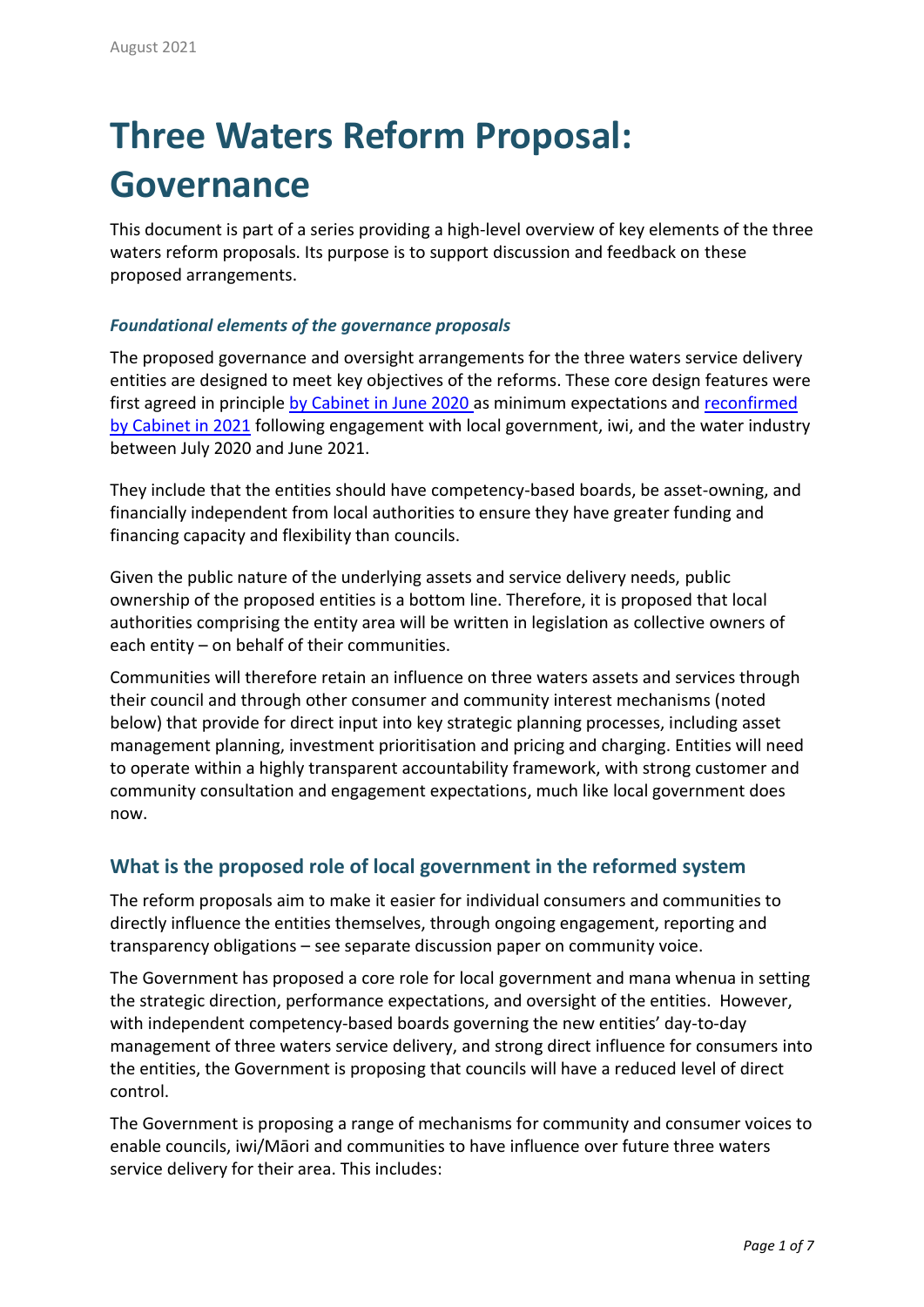- Strategic influence and oversight by local authority and mana whenua including through representatives on the Representative Group to act on behalf of their communities (the subject of this paper);
- Requirements on the entities to directly engage and consult with consumers and communities (including individual councils) on the key business documents that affect them (see paper on community voice);
- Economic and water quality regulation, combined with consumer protections to ensure investment is undertaken in the best interests of the community (see separate document on the regulatory environment); and
- Requirements for each entity to establish a consumer forum to assist with effective and meaningful engagement (see paper on community voice).

A summary of the key features in the entity structure is attached at the appendix of this document.

The oversight and governance framework will be supplemented by other relevant documents and processes including local government planning instruments (see separate document on planning interface), Te Mana o Te Wai Statements and any future Government Policy Statements.

#### *Governance of the entities*

The entities will be governed by independent competency-based boards, appointed by an Independent Selection Panel (discussed further below).

It is proposed that the boards will be made up of no more than 10 members, with the chairperson holding the casting vote. It is proposed that board members will require relevant competencies – to be set out in legislation, and will be subject to:

- Requirements to formally report to the Representative Group annually on the performance of the entity against the Statement of Strategic and Performance Expectations and other strategic documents; and
- Annual performance reviews undertaken by the Independent Selection Panel.

Further detail on board member responsibilities (individual and collective) will need to be included in legislation, as the general provisions in existing legislation (such as the Companies Act 1993) would not apply to the new statutory entities.

The board will be accountable for:

- Appointing (and removing) the chief executive officer;
- Preparing the Statement of Intent in response to the Representative Group's Statement of Strategic and Performance Expectations and any Government Policy Statement issued
- Preparing an Asset Management Plan, which outlines the investment priorities for the entity and describes how the entity will operate, maintain and renew its existing assets and provide new assets over a 10-year period and is in accordance with the Statement of Intent;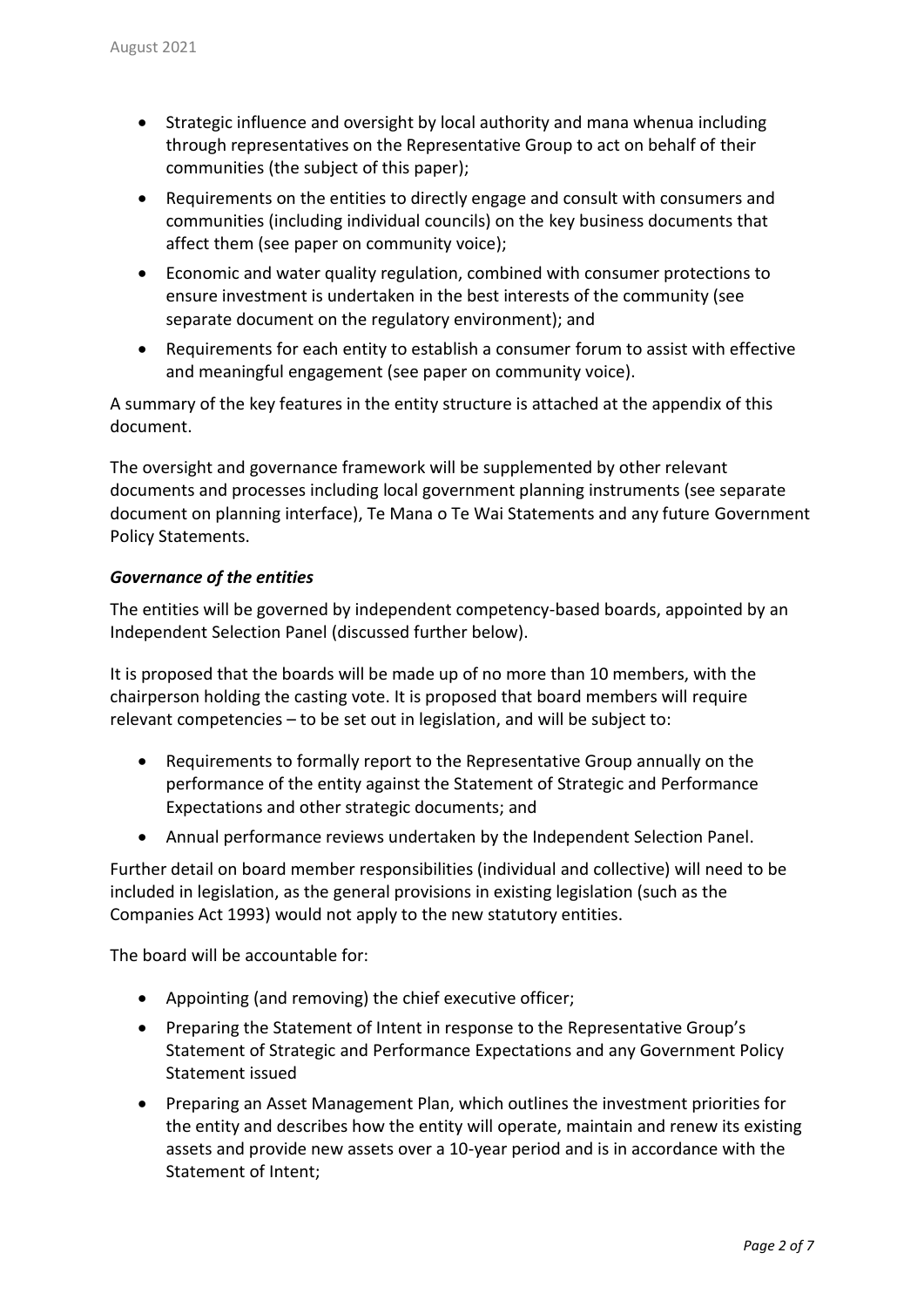- Preparing a Funding and Pricing Plan, which describes how the entity intends to fund and finance its business activities (including the Asset Management Plan) over a 10 year period and is in accordance with the Statement of Intent; and
- Preparing an annual report, which complies with generally accepted accounting practice, and is audited.

The independence of the boards is important to ensure balance sheet separation from councils and unlock greater borrowing capacity for these services $^1$ .

Board appointments and removals would be conducted by Independent Selection Panels which are in turn appointed by the proposed Representative Groups. This will support the appointment of high calibre boards, with the requisite knowledge, skills and experience to govern the new water services entities. The boards of the new entities would also be required to have competence in understanding the principles of the Treaty of Waitangi, mātauranga Māori, tikanga Māori, and te ao Māori.

#### *About the Representative Group*

l

The Representative Group is designed to enable efficient oversight and strategic direction of an entity on behalf of a potentially large group of local authorities and mana whenua within the jurisdiction of the entity. Each entity will have its own Representative Group.

The proposed functions and powers of the Representative Group include:

- establishing and monitoring the Independent Selection Panel that appoints members to the entity's board;
- developing and agreeing a Statement of Strategic and Performance Expectations that will guide the entity in its formation of key strategic and planning documents e.g. Asset Management Plans; and
- monitoring performance against the Statement of Strategic and Performance Expectations and Statement of Intent.

The Representative Group would undertake its functions and exercise its powers in accordance with both legislation and with its charter. It is likely the Representative Group will need to engage secretariat and executive support to assist it in performing its functions. This support would be funded by the relevant water services entity.

It is proposed that members of the Representative Group will be subject to minimum requirements in legislation. For example, local authority representatives will be limited to elected members, chief executives or other appropriately qualified senior managers of a local authority with mana whenua Representatives appointed through a kaupapa Māori approach.

<sup>&</sup>lt;sup>1</sup> The Department engaged with Standard & Poor's (S&P) to test six hypothetical entity design scenarios through a process known as a 'Ratings Evaluation Service' (RES). The assessment by S&P of potential credit rating implications associated with the can be found here.

Rating Evaluation Service (RES) Letter - Three Waters Reform [Programme](https://www.dia.govt.nz/diawebsite.nsf/Files/Three-waters-reform-programme/$file/rating-evaluation-service-res-letter-three-waters-reform-programme.pdf)

<sup>•</sup> Information [Memorandum](https://www.dia.govt.nz/diawebsite.nsf/Files/Three-waters-reform-programme/$file/information-memorandum-standard-and-poors-three-waters-reform-programme.pdf) - Standard and Poor's - Three Waters Reform Programme

<sup>•</sup> Credit [Implications](https://www.dia.govt.nz/diawebsite.nsf/Files/Three-waters-reform-programme/$file/credit-implications-of-new-zealands-proposed-three-water-reforms.PDF) of New Zealand's Proposed Three Water Reforms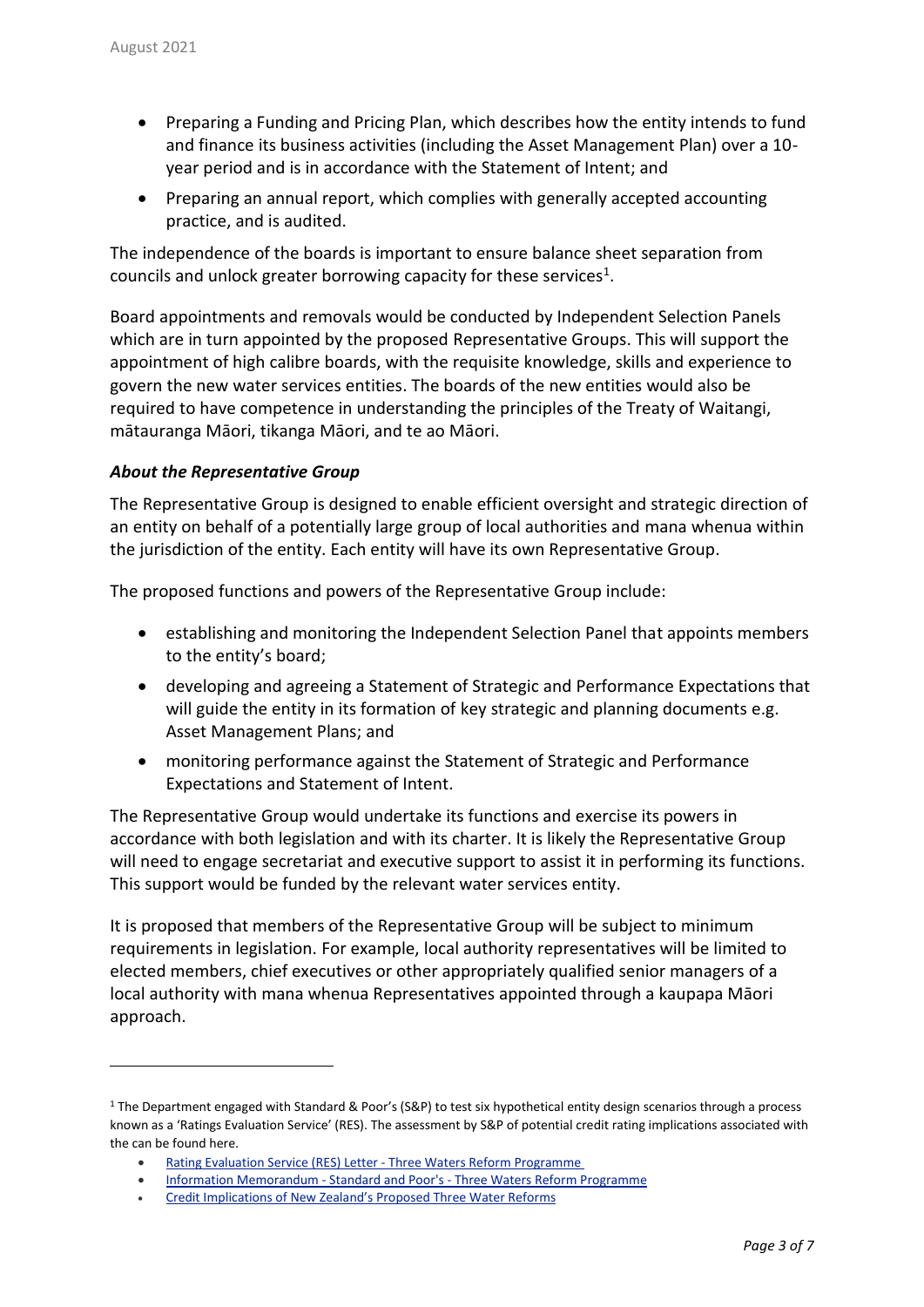The Representative Group would be required to consider the interests of the relevant jurisdictions within an entity area when exercising their functions and decision-making powers. Representatives would likely vote on decisions that require a Representative Group decision and will typically have a single vote each. However, as outlined in the [Cabinet](https://www.dia.govt.nz/diawebsite.nsf/Files/Three-waters-reform-programme/$file/cabinet-paper-two-and-minute-designing-the-new-three-waters-service-delivery-entities-30-june-2021.002.pdf) [paper,](https://www.dia.govt.nz/diawebsite.nsf/Files/Three-waters-reform-programme/$file/cabinet-paper-two-and-minute-designing-the-new-three-waters-service-delivery-entities-30-june-2021.002.pdf) no single local government or mana whenua representative would have a veto right or ability to exert negative control over decisions for the Representative Group.

#### *Strategic influence and oversight by the Representative Group*

It is proposed the Representative Group would influence the strategic direction of the entity through a Statement of Strategic and Performance Expectations to inform the entities' planning and monitor performance against these documents.

The proposed Statement of Strategic and Performance Expectations would set the specific objectives and priorities that the board of the entity would need to take into account. This document provides collective governance expectations regarding how the objectives and priorities for the entity are delivered.

The boards of each entity must take the Statement of Strategic and Performance Expectations into account when producing their Statement of Intent. The entity may also be required to report against performance indicators set out in the Statement of Strategic and Performance Expectations annually.

The Statement of Intent is the primary accountability document for the board. It sets out how the entity will deliver the objectives and priorities in accordance with the Government Policy Statement and Statement of Strategic and Performance Expectations, with minimum requirements to be outlined in legislation.

Indicative contents for both the Statement of Strategic and Performance Expectations and Statement of Intent are outlined in Appendix B of the [Cabinet](https://www.dia.govt.nz/diawebsite.nsf/Files/Three-waters-reform-programme/$file/cabinet-paper-two-and-minute-designing-the-new-three-waters-service-delivery-entities-30-june-2021.002.pdf) paper. In sum, these would be a collective/collaborative expression of a set of expectations and aspirations at a strategic level for these entities.

The Representative Group will also establish and monitor the Independent Selection Panel that appoints and removes members to the entity's board. The Representative Group can request a board member be removed and/or assessed by the Independent Selection Panel, with the Independent Panel having final discretion.

#### *Protections against future privatisation*

Continued public ownership of these services is a bottom line for the Government, and the reform proposals include a series of proposals that together help safeguard against future privatisation, making it more difficult to privatise than under the current arrangements. Key protections include:

• requiring that any proposal for privatisation be (1) endorsed by the Representative Group by at least a 75 per cent majority (including by mana whenua representatives) and (2) put to a referendum so that the public can have its say on whether this should occur. The referendum would also require 75 per cent or more votes in favour of the proposal for it to proceed, at which point it would go through the legislative and select committee processes, which would provide further democratic protection.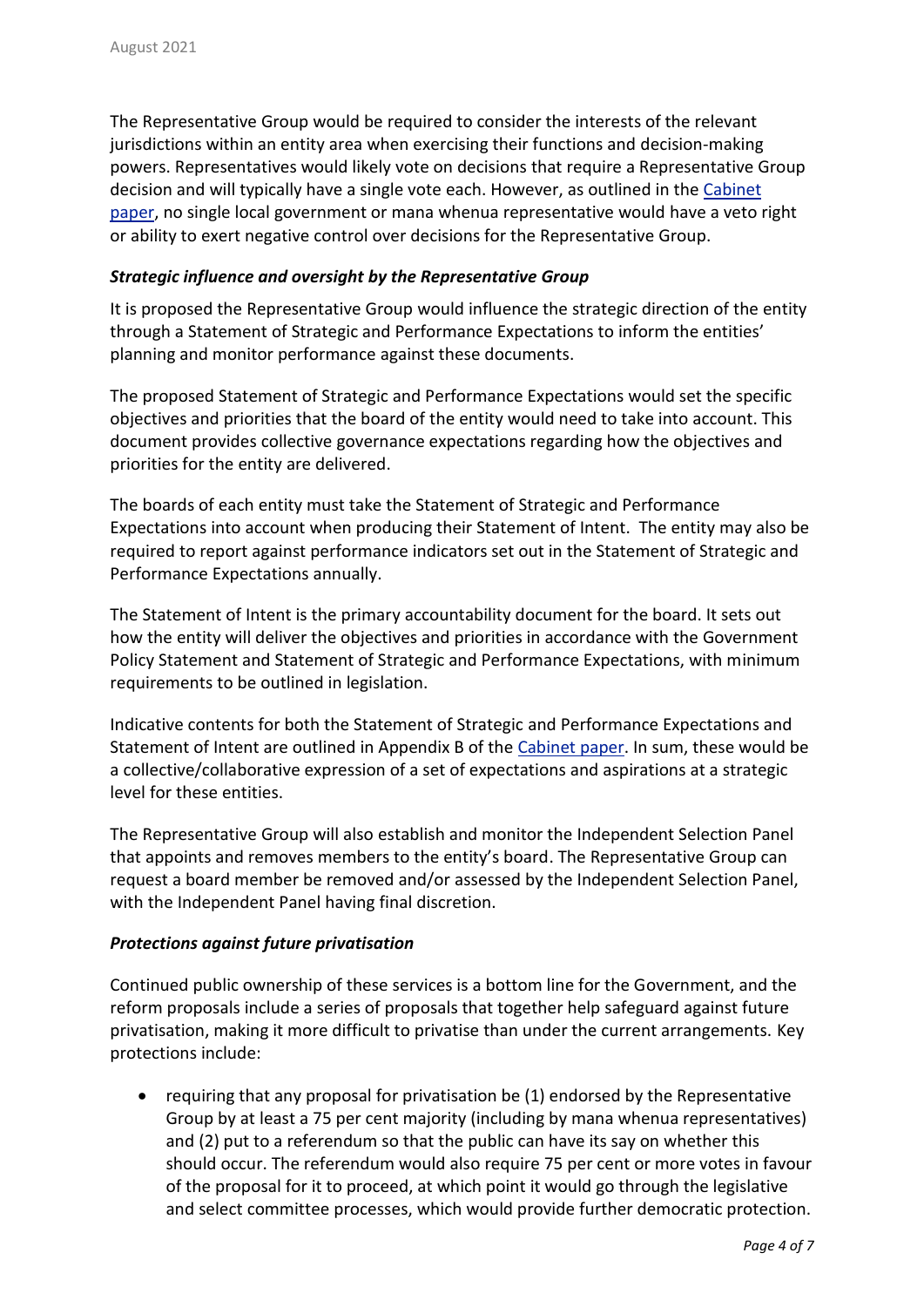- legislative provisions specifying that local authorities that constitute each water services entity would be the owners of the entity;
- no provision for financial recognition of ownership, including no shareholdings and a prohibition on dividends (these features would make privatisation difficult without significant legislative change);
- mana whenua involvement in oversight and representing 50 per cent of Representative Group;
- statutory restrictions on the entities on the sale or transfer of material, strategic water assets, similar to the current approach in the Local Government Act 2002 (which prevents local authorities from selling or disposing of strategic assets or the infrastructure necessary for providing water services); and
- a robust regulatory environment that includes Taumata Arowai, regional councils, an economic regulator, and proposed consumer forum.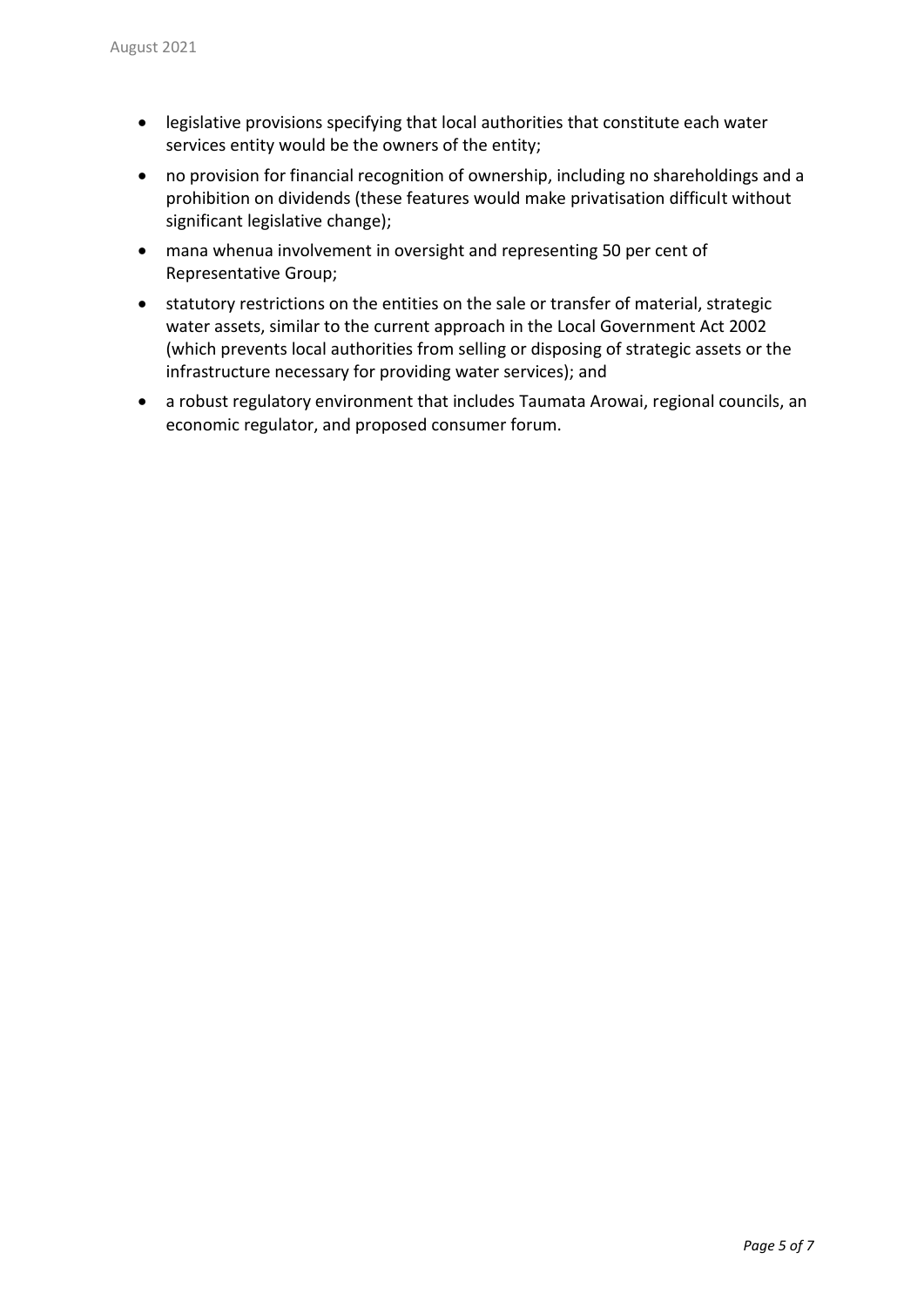| Key features the<br>proposed approach                                             | <b>Summary</b>                                                                                                                                                                                                                                                                                                                                                                                                                                                                                                                                                                                                                                                                                                                               |
|-----------------------------------------------------------------------------------|----------------------------------------------------------------------------------------------------------------------------------------------------------------------------------------------------------------------------------------------------------------------------------------------------------------------------------------------------------------------------------------------------------------------------------------------------------------------------------------------------------------------------------------------------------------------------------------------------------------------------------------------------------------------------------------------------------------------------------------------|
| Purpose, objectives,<br>operating principles, and<br>responsibilities of entities | Details would be specified in legislation and supplemented by<br>Statement of Strategic and Performance Expectations and<br>Government Policy Statement to provide high-level strategic direction<br>to the entities.                                                                                                                                                                                                                                                                                                                                                                                                                                                                                                                        |
| Ownership of entities                                                             | Local authority owners of each entity will be listed in legislation, with<br>no shareholding or financial benefits of ownership.<br>The legislation is proposed to specify that local authority ownership is<br>on behalf of their communities.                                                                                                                                                                                                                                                                                                                                                                                                                                                                                              |
| Ownership of water<br>assets                                                      | Assets will be owned by the water services entities (which are owned<br>by local authorities on behalf of communities).<br>Legislation will include similar provisions to the Local Government Act<br>2002 regarding retaining ownership and control of public assets (such<br>as restrictions on disposal).<br>Note: further work will be undertaken during the transition process to<br>identify which assets and responsibilities will be transferred from local<br>authorities to the water services entities.                                                                                                                                                                                                                           |
| Governance structure and<br>framework                                             | Legislation will provide for the corporate governance structures;<br>governance 'bottom lines'; minimum requirements and restrictions;<br>and powers, processes and procedures, including guidance on<br>appointments to the Representative Group.                                                                                                                                                                                                                                                                                                                                                                                                                                                                                           |
| Role of Representative<br>Group                                                   | The Group would provide the entity with a Statement of Strategic and<br>Performance Expectations that will influence the Statement of Intent<br>that an entity produces. Monitor performance and delivery on<br>Statement of Intent and Statement of Strategic and Performance<br>Expectations.<br>It would also establish and monitor the Independent Selection Panel<br>that appoints and removes members to the entity's board.                                                                                                                                                                                                                                                                                                           |
| Appointment of<br><b>Representative Group</b>                                     | Each entity will have a Representative Group with equal local<br>government and mana whenua representation.<br>Local Government Representatives would be elected members (or a<br>relevant and appropriately qualified senior council officer) appointed<br>via a nominations and voting process.<br>Mana Whenua Representatives would be appointed through a<br>kaupapa Māori approach enabled by the establishing legislation.<br>It is proposed that the Representatives would need to:<br>comprise a distribution of metropolitan, provincial and rural<br>local authorities (noting 50:50 representation between local<br>government and mana whenua); and<br>represent a geographical spread across the jurisdiction of the<br>entity. |

# Appendix – Summary of key features in the proposed entity structure